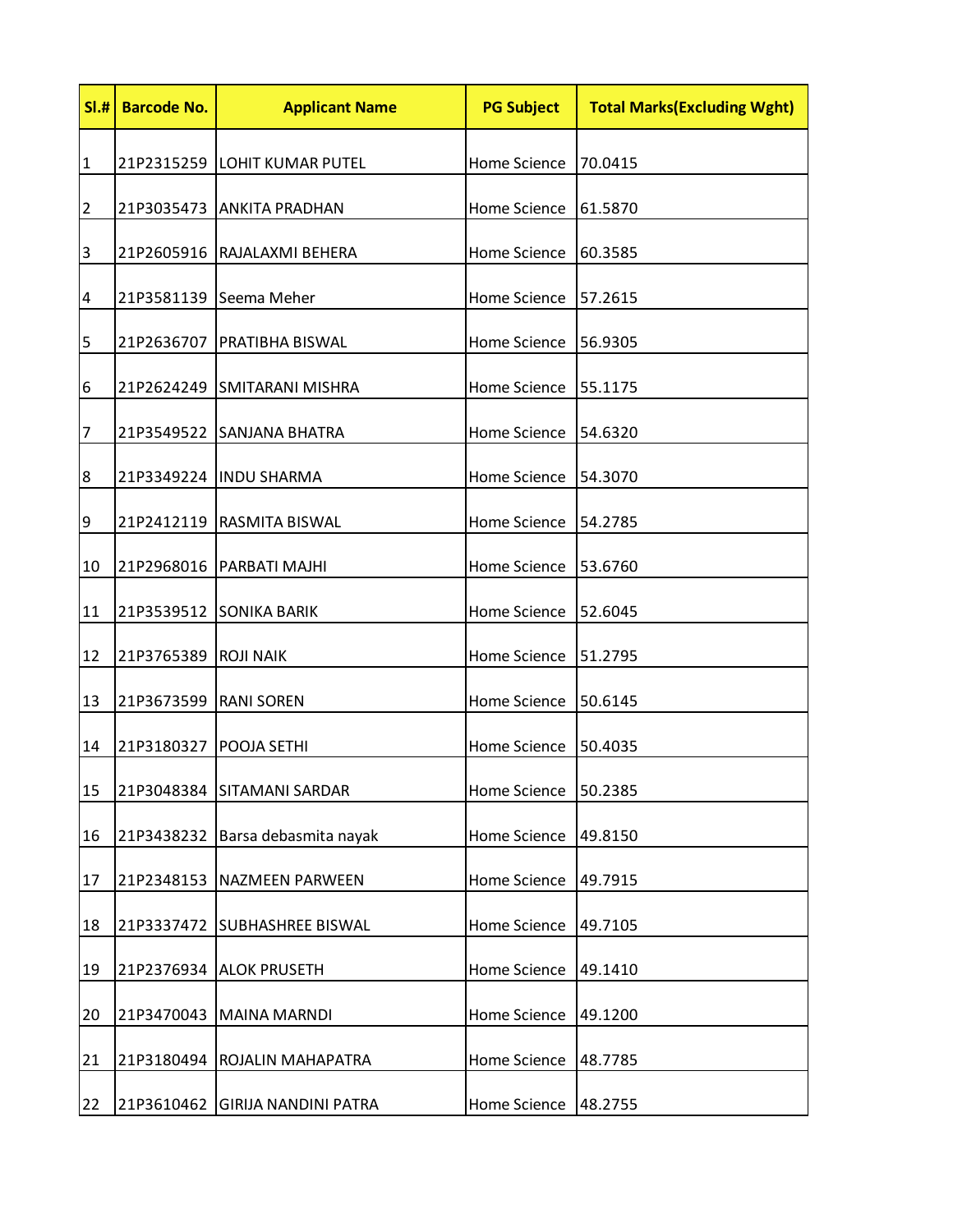| 23 |                       | 21P2382286 SANTOSHINI MAHARANA      | Home Science 47.8640   |          |
|----|-----------------------|-------------------------------------|------------------------|----------|
| 24 | 21P2967634 PUJA SAHU  |                                     | Home Science 147.7950  |          |
| 25 |                       | 21P2966793 IPURNIMA MEHER           | Home Science           | 147.5835 |
| 26 |                       | 21P3094967 KAMALPRIYA ROUTRAY       | Home Science           | 47.3255  |
| 27 |                       | 21P2368592 SONALI SAHU              | Home Science           | 47.2595  |
| 28 |                       | 21P3762557 ANKITA PRIYADARSINI SAHU | Home Science           | 47.2085  |
| 29 |                       | 21P3515334 ADYASHA OJHA             | Home Science           | 146.8505 |
| 30 |                       | l21P3539084 lFARHA BEGUM            | Home Science           | 146.8175 |
| 31 |                       | 21P2583499   PRATIKSHYA JENA        | Home Science           | 46.6315  |
| 32 |                       | 21P2688109 LOPAMUDRA SAHOO          | Home Science           | 46.5495  |
| 33 |                       | 21P3720546   DIPTIMAYEE PARAMANIK   | Home Science           | 46.2745  |
| 34 | 21P3219056 ASIFA KHAN |                                     | Home Science   45.1995 |          |
| 35 |                       | I21P3480863 ISUSHREE SANGITA DAS    | Home Science           | 144.7960 |
| 36 |                       | 21P3485146 NARGIS KHANAM            | Home Science           | 44.7950  |
| 37 |                       | 21P3205252 SAIPRIYA MOHARANA        | Home Science 44.5915   |          |
| 38 |                       | 21P3690386 TULASI SAMAD             | Home Science           | 44.5655  |
| 39 | 21P3361387            | <b>RINARANI SAHOO</b>               | Home Science           | 44.5615  |
| 40 | 21P3419883            | <b>CHINUSMITA NAIK</b>              | Home Science           | 44.1755  |
| 41 |                       | 21P3403024 SARASWATI BARIK          | Home Science           | 43.5805  |
| 42 |                       | 21P3005572 MAMALI MISHRA            | Home Science           | 43.4700  |
| 43 | 21P3744032            | <b>ANJALI GAUDO</b>                 | Home Science           | 43.1505  |
| 44 |                       | 21P2506422 SIPRA SALINI PRATYASA    | Home Science           | 42.8130  |
| 45 |                       | 21P2493192 DIPIKA DONGRI            | Home Science           | 42.7665  |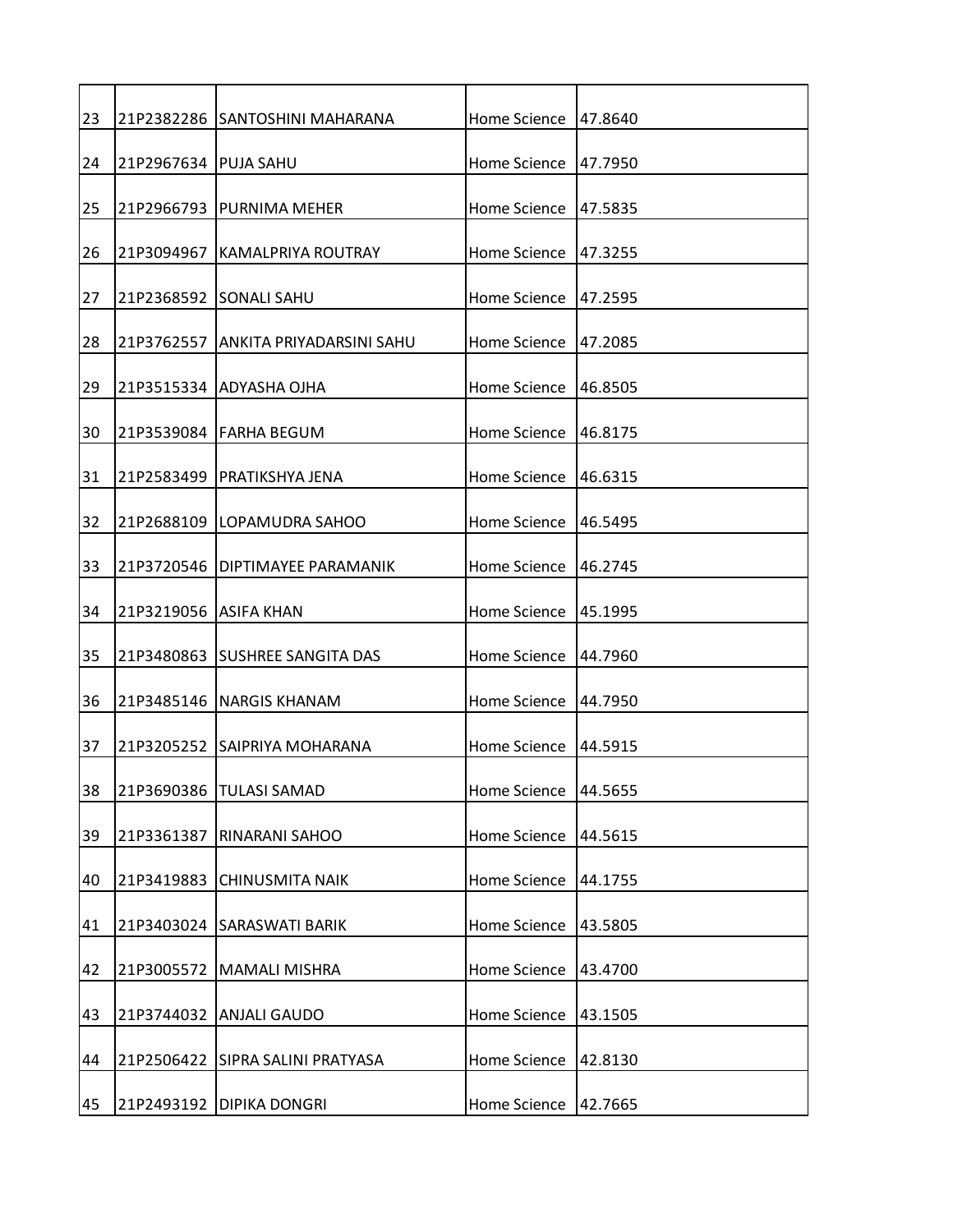| 46 | 21P2711837 RIYA BERA   |                                      | Home Science | 42.6005  |
|----|------------------------|--------------------------------------|--------------|----------|
| 47 | 21P3472679 LIZA DALAI  |                                      | Home Science | 41.4555  |
| 48 | 21P3499996  ANKITA DAS |                                      | Home Science | 141.4215 |
| 49 |                        | 21P3686413 ANNAPURNA MALLICK         | Home Science | 41.3495  |
| 50 |                        | 21P3255649 SWARNALATA SAHOO          | Home Science | 41.2170  |
| 51 |                        | 21P2362872   MONALISA DATTA          | Home Science | 141.1615 |
| 52 |                        | 21P3155972   PURUSOTTAM NAIK         | Home Science | 41.0525  |
| 53 | 21P2522672 SUNITA DAS  |                                      | Home Science | 140.8745 |
| 54 |                        | 21P2457379   DEBASHREE SAMAL         | Home Science | 40.7745  |
| 55 |                        | 21P3748009 RASHMITA MOHARANA         | Home Science | 40.5730  |
| 56 | 21P3192789             | <b>REETUPARNA DAS</b>                | Home Science | 40.3790  |
| 57 |                        | 21P2996066 RASMIREKHA MOHANTA        | Home Science | 40.0720  |
| 58 |                        | 21P2989322 SABINA BEGUM              | Home Science | 40.0100  |
| 59 |                        | 21P3367832 SUNILAPRIYADARSHINI PALAI | Home Science | 39.9455  |
| 60 |                        | 21P3587934 GITANJALI SAHOO           | Home Science | 39.8395  |
| 61 |                        | 21P3721613   MADHUSMITA BISWAL       | Home Science | 39.7585  |
| 62 |                        | 21P3595532 NITU KHAMARI              | Home Science | 39.6930  |
| 63 |                        | 21P2599012 DONARANI NANDA            | Home Science | 39.6850  |
| 64 |                        | 21P3535823 BIDULATA NAYAK            | Home Science | 39.5290  |
| 65 | 21P3699262             | <b>PRISHILA KINDO</b>                | Home Science | 39.4235  |
| 66 |                        | 21P2512526 NIKHAT NAAZ               | Home Science | 39.4165  |
| 67 | 21P2681779             | <b>RUKSHAR KHATUN</b>                | Home Science | 39.3045  |
| 68 |                        | 21P2961132 SALA SWATI DORA           | Home Science | 38.5290  |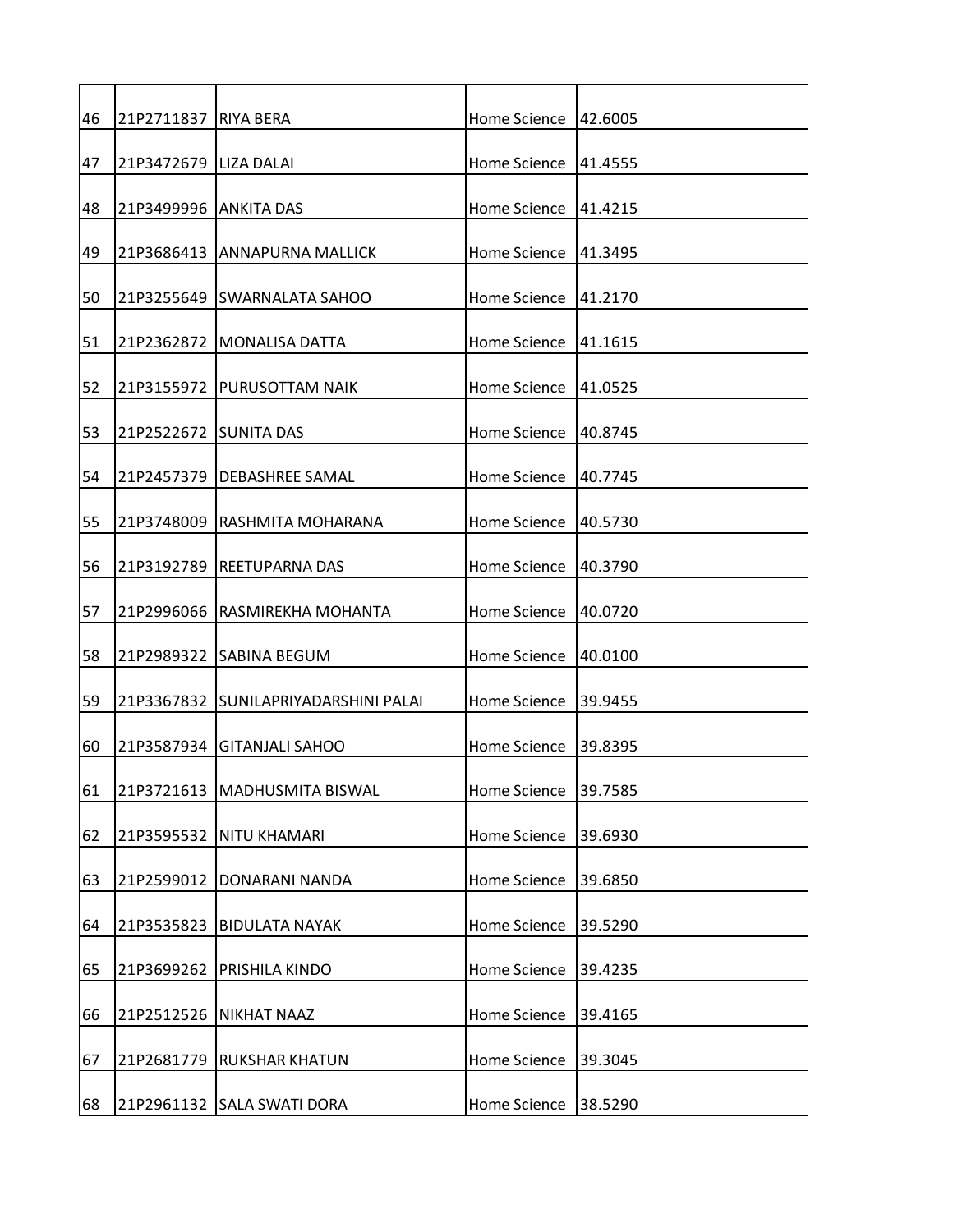| 69 |            | 21P3674402 JYOTISMITA ROUT          | Home Science        | 38.3430 |
|----|------------|-------------------------------------|---------------------|---------|
| 70 |            | 21P2499623 SUNITA MAHAPATRO         | Home Science        | 38.3255 |
| 71 |            | 21P3229984 RUKMINEE MISHRA          | Home Science        | 38.2970 |
| 72 |            | 21P2964429 SUNAYANA MOHAPATRO       | Home Science        | 38.2685 |
| 73 |            | 21P2810132 SANTOSINI NAIK           | Home Science        | 38.1330 |
| 74 |            | 21P3196554 SANGEETA BARIK           | Home Science        | 38.0965 |
| 75 | 21P2973482 | JYOTSNA RANI BALIARSINGH            | Home Science        | 38.0235 |
| 76 |            | 21P3255763 KANYAKUMARI SAHU         | Home Science        | 37.8335 |
| 77 | 21P3335069 | <b>ANISHA MOHAPATRA</b>             | Home Science        | 37.7520 |
| 78 |            | 21P2864856 PRITIPUSPA SANTARA       | Home Science        | 37.6415 |
| 79 | 21P3633464 | Swapnarani Das                      | Home Science        | 37.6130 |
| 80 | 21P2609352 | <b>JOLEKHA PARWEEN</b>              | Home Science        | 37.5515 |
| 81 |            | 21P3755856 MONALISA JENA            | Home Science        | 37.4455 |
| 82 | 21P3699866 | VANDANA SHARMA                      | Home Science        | 37.4385 |
| 83 |            | 21P2349884 SUSHREE SANGEETA PRADHAN | Home Science        | 37.4375 |
| 84 |            | 21P3334776   TANUSHREE MOHANTA      | <b>Home Science</b> | 37.4045 |
| 85 |            | 21P3236069 SABANA BEGUM             | Home Science        | 37.2995 |
| 86 | 21P2600313 | <b>KAIKASA KHATUN</b>               | <b>Home Science</b> | 37.2135 |
| 87 | 21P2956622 | <b>CHINMAYEE BHANJA</b>             | Home Science        | 37.1895 |
| 88 | 21P3529916 | Bikash Kumar Parida                 | Home Science        | 37.0550 |
| 89 | 21P2532474 | Sunita Padihari                     | Home Science        | 36.8330 |
| 90 |            | 21P3509922 KARIYA KAMAR             | Home Science        | 36.5140 |
| 91 | 21P3485829 | <b>KSHEMESWARI PATEL</b>            | Home Science        | 36.3775 |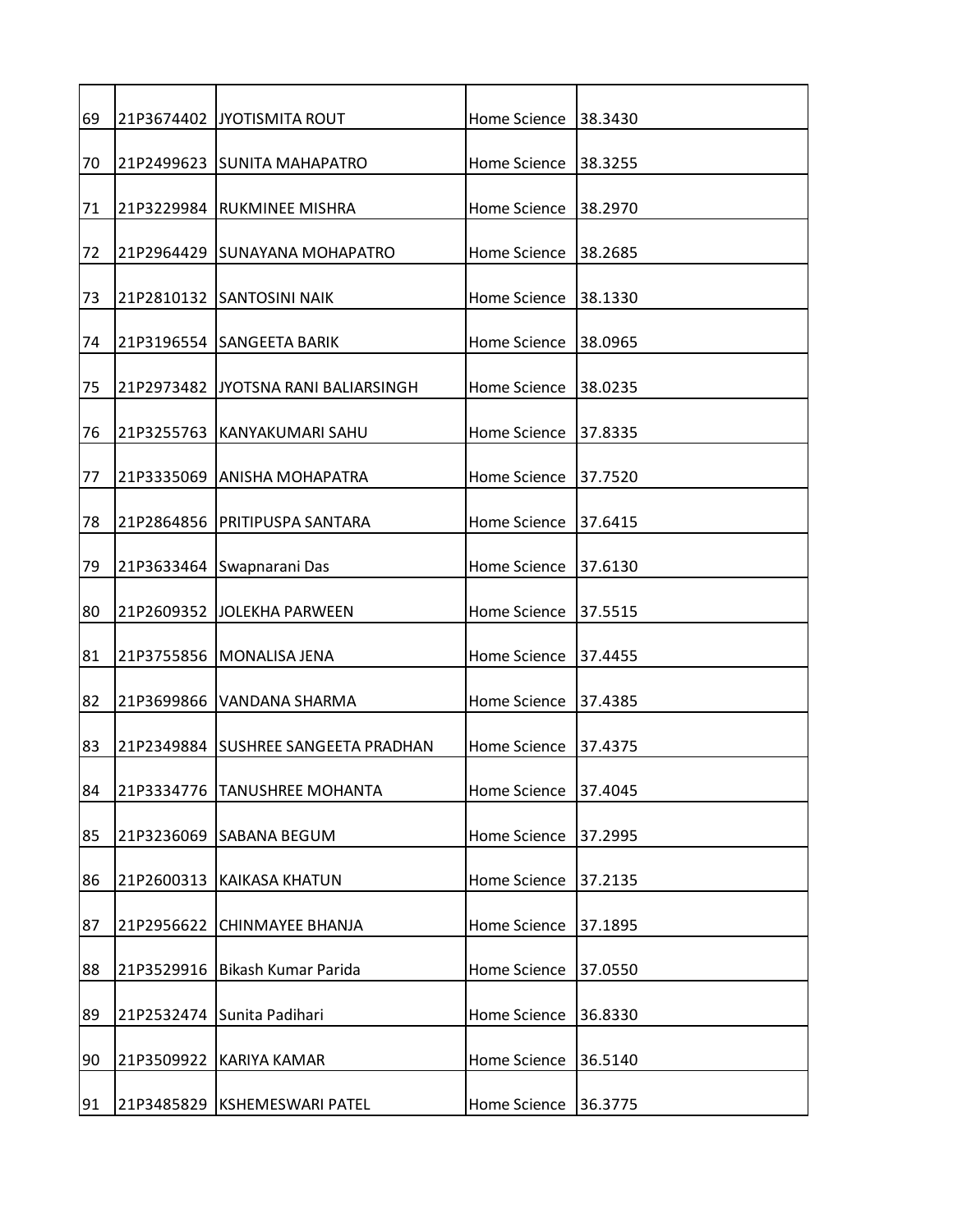| 92 |                            | 21P3586436 SUMAN BEHERA                    | Home Science         | 36.3255  |
|----|----------------------------|--------------------------------------------|----------------------|----------|
| 93 |                            | 21P3165933 BULI PADHAN                     | Home Science         | 136.2160 |
| 94 | 21P3497192 SUNITA RAY      |                                            | Home Science         | 36.2105  |
| 95 | 21P3460749                 | IJYOTIRMAYEE PADHAN                        | Home Science         | 35.8865  |
| 96 |                            | 21P3496092 ISUSHAMA PRIYADARSHINI SAHU     | Home Science         | 35.8700  |
| 97 | 21P3682669 SEEMA DHAL      |                                            | Home Science         | 35.5430  |
| 98 |                            | 21P3426872 REETU PARNA NAIK                | Home Science         | 35.4285  |
| 99 |                            | I21P3727389 IFARHEEN SABAA                 | Home Science 35.3715 |          |
|    | 100 21P3524549 DIPTI SAHOO |                                            | Home Science         | 35.2800  |
|    |                            | 101 21P3370564 MADHUSMITA SAHOO            | Home Science         | 35.2105  |
|    | 102 21P3377227             | <b>SANGHAMITRA PRADHAN</b>                 | Home Science         | 34.9645  |
|    |                            | 103 21P3079382 AAFREEN BEGUM               | Home Science         | 34.1285  |
|    |                            | 104 21P2583553 SAROJINI PRUSTY             | Home Science 33.8415 |          |
|    |                            | 105 21P3498016 MAMATA MAJHI                | Home Science         | 32.7935  |
|    |                            | 106   21 P3461386   RAJAMUNI MURMU         | Home Science         | 32.2715  |
|    |                            | 107 21P3287609 Ch sibani patro             | <b>Home Science</b>  | 32.2545  |
|    |                            | 108 21P3150894 SUSHREE LONA INDRAJIT SINGH | <b>Home Science</b>  | 32.2295  |
|    | 109 21P3581513             | RASHMI ORAM                                | <b>Home Science</b>  | 32.0915  |
|    |                            | 110 21P3194124 PUSPANJALI BHOI             | <b>Home Science</b>  | 32.0820  |
|    |                            | 111 21P3238306 MAHALAXMI DAS               | <b>Home Science</b>  | 31.3140  |
|    | 112 21P3386256             | <b>SWALEHA NOORIE</b>                      | <b>Home Science</b>  | 30.8685  |
|    | 113 21P3640192             | <b>RANJALI PRADHAN</b>                     | <b>Home Science</b>  | 30.4805  |
|    | 114 21P3480627             | <b>SANGEETA PADHI</b>                      | <b>Home Science</b>  | 29.7500  |